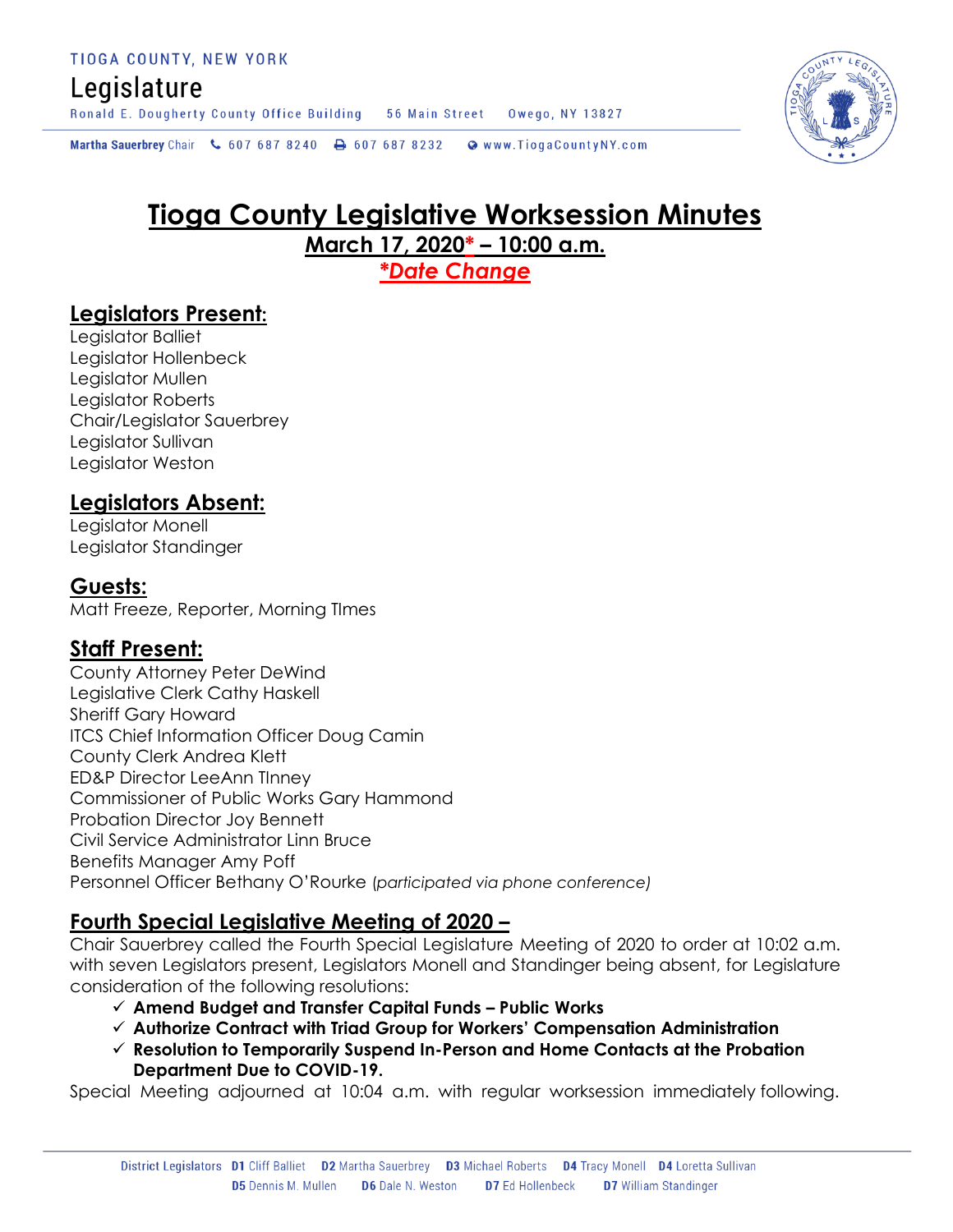### TIOGA COUNTY, NEW YORK Legislature Ronald E. Dougherty County Office Building 56 Main Street Owego, NY 13827 Martha Sauerbrey Chair & 607 687 8240 & 607 687 8232 Www.TiogaCountyNY.com



Chair Sauerbrey noted the meeting date changed from Thursday, March 19, 2020, as we are living in an ever-changing dynamic that changes from moment to moment.

# **Approval of Worksession Minutes – March 5, 2020 -**

Legislator Hollenbeck motioned to approve the March 5, 2020 Legislative Worksession minutes as written, seconded by Legislator Weston with Legislators Balliet, Hollenbeck, Mullen, Roberts, Sauerbrey, Sullivan, and Weston voting yes with Legislators Monell and Standinger being absent. Motion carried.

### **Action Items -**

Currently, there are no action items.

# **Other –**

*COVID-19 Update:* Chair Sauerbrey provided the Legislature with the following update and timeline:

- o **Thursday, March 12, 2020:** Daily meetings commenced with various staff, as well as continuation of daily phone conferences with the Governor's Office.
- o **Saturday, March 14, 2020:** The County received notification of one confirmed COVID-19 case in Tioga County. As a result, Chair Sauerbrey declared a State of Emergency, which allowed schools to close with certain agreements waived in regards to the number of days in session. The State of Emergency also enables the County to have certain powers we would not have normally. Chair Sauerbrey reported discussions ensued with Steuben, Yates, Chemung, and Broome Counties and all were in agreement and pursuing the same action. Since then, the Governor has ordered the closure of all schools across the State for a minimum of two weeks.
- o **Monday, March 16, 2020:** County Clerk Klett is implementing an "appointment only" model for the DMV Office effective March 18, 2020.
- o **Tuesday, March 17, 2020:** The County received notification via Governor's Executive Order for local governments to allow non-essential employees, which is determined by each county, to work from home without usage of their accrual time (i.e. vacation, personal, sick time). Such non-essential personnel shall total no less than 50% of their total number of employees across the entire workforce. Chair Sauerbrey reported we have been working on this for the past few hours and details are to be determined. Chair Sauerbrey reported one of the reasons for meeting with the Legislature today is to request Legislative permission to pay employees when they stay home, however, that has now changed at the Governor's direction. Chair Sauerbrey reported ITCS Chief Information Officer Camin is working on a work from home project; however, it is not ready for launching.

Ms. O'Rourke reported due to the Governor's Executive Order and the fact that we currently do not have work from home capabilities, there is no question that we are going to have pay everyone that is directed to stay home at this point regardless if they are working or not. Chair Sauerbrey concurred.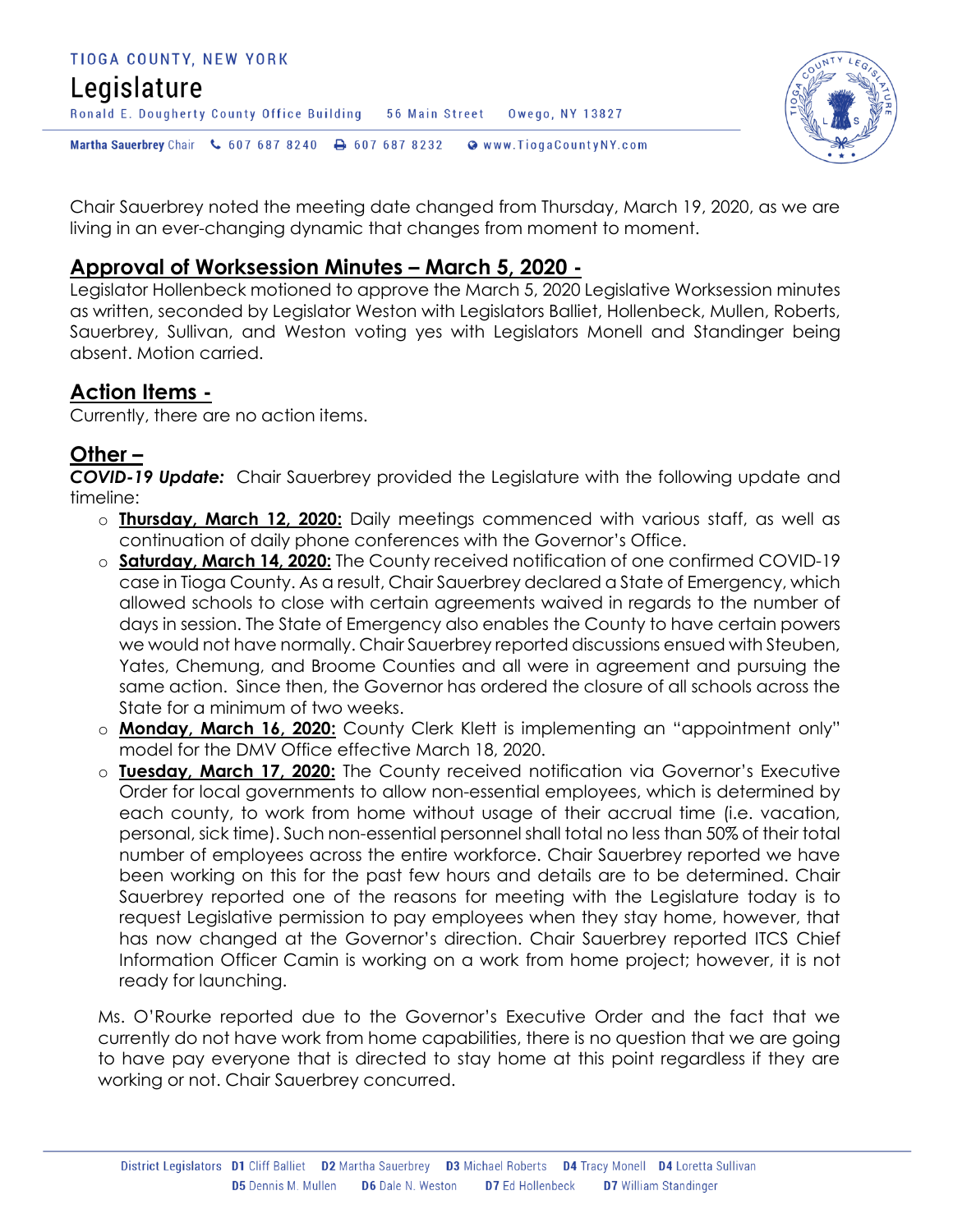



Chair Sauerbrey reported discussion is underway on the following topics and decisions are pending:

 *Cleaning and Sanitizing of Public Spaces:* Chair Sauerbrey reported additional cleaning and sanitizing is necessary in our public spaces beyond what is included in our existing cleaning contract.

Commissioner of Public Works Hammond reported the cleaning contractor is fulfilling their contract, as specified. However, Mr. Hammond would like to adopt the Courts cleaning schedule that calls for additional sanitizing beyond our normal contract. Mr. Hammond reported our current cleaning contractor is willing to provide this level of service in non-Court occupied County buildings for an additional cost. At the time of this meeting, Mr. Hammond had not received a cost estimate for the additional services.

Legislator Mullen reported we have been fiscally responsible in this County, which has resulted in a significant contingency fund and healthy fund balance. We acted in this manner based on previous lessons learned in 2011. Legislator Mullen reported he believes the County should proceed with the extra cleaning protocol and take other prudent measures, as it is up to each of us to help mitigate this situation.

Legislator Weston inquired whether there is any reimbursement mechanism in place for the additional cleaning services. Mr. Hammond reported the Courthouse is 100% reimbursable from a cleaning standpoint; however, additional services for non-Court occupied spaces will result in an additional cost.

Mr. Hammond requested permission to extend the Courts cleaning schedule into non-Court occupied County building public areas for an additional cost to be determined.

On a straw poll vote, Legislators Mullen, Roberts, Sauerbrey, Sullivan, Weston, Balliet, and Hollenbeck were in favor of granting Mr. Hammond permission to temporarily change the cleaning contract to secure the additional services in public areas of non-Court occupied County buildings for an additional cost to be determined with Legislators Monell and Standinger being absent.

 **Quarantine Status:** Chair Sauerbrey reported the County has 21 individuals currently in mandatory quarantine with the expectation for this number to increase.

Legislator Sullivan inquired how the County receives quarantine notification. Chair Sauerbrey reported Public Health receives the notification and they are extremely private about sharing any information due to HIPAA regulations.

Legislator Mullen inquired with County Attorney DeWind as to whether there is any reduction of HIPAA requirements in a State of Emergency. Mr. DeWind reported there is not really a relaxation of the requirements, as personal identification of individuals remains protected.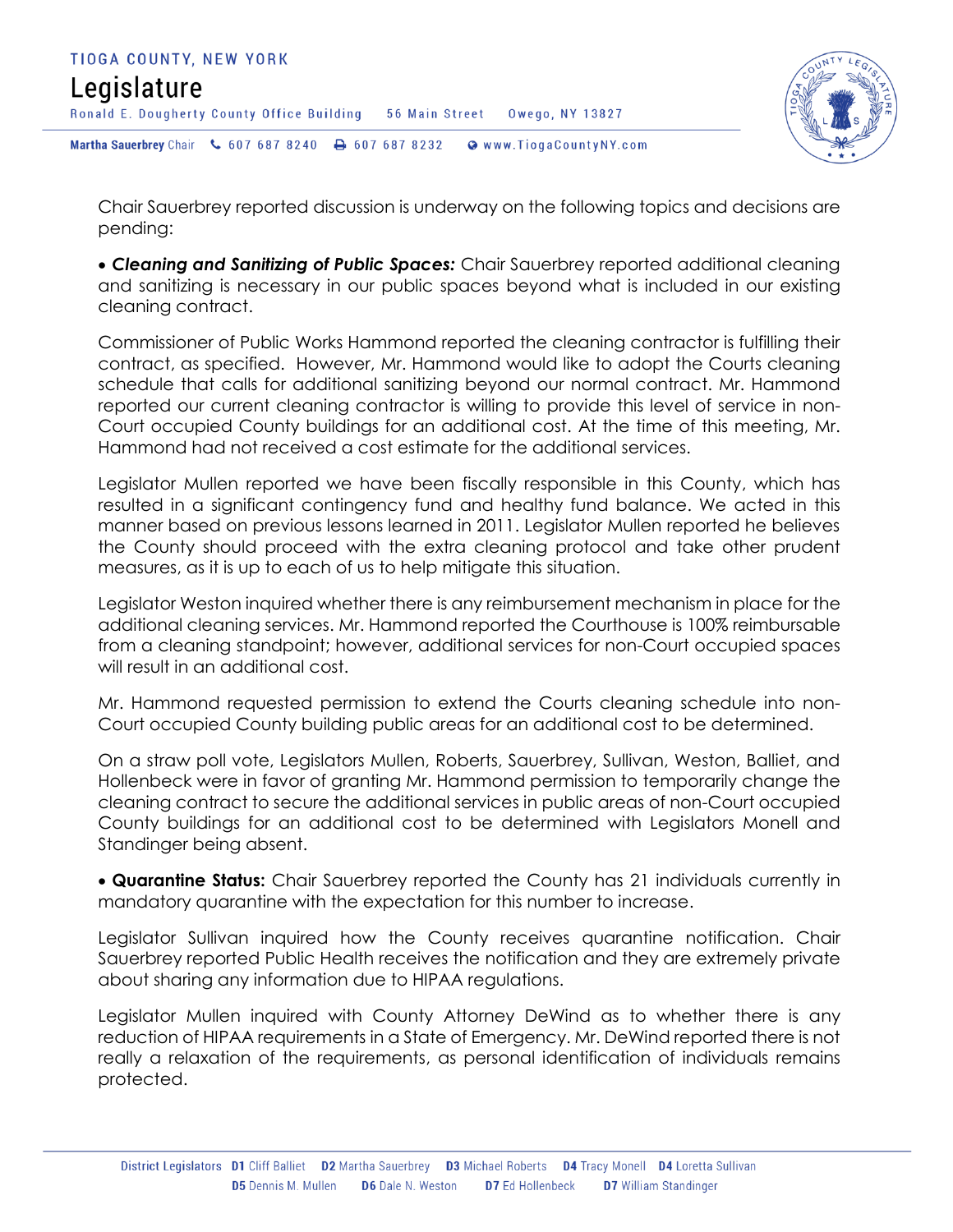



Legislator Mullen reported while maintaining individual privacy, it is important to expand the "need to know" to all first responders for their own protection.

Sheriff Howard reported a system has been established pertaining to the list of mandatory quarantine addresses. For response calls to known quarantine addresses, the call goes out as Code 99 indicating the officer needs to take necessary precautions. For complaint calls, Sheriff Howard reported 911 Dispatch is prepared with a list of questions to inquire about potential illness at the address, so the officer can determine what precautionary measures should be taken.

Mr. DeWind reported in an emergency this is more of a balancing act so you are not giving out names and identification. However, locations and addresses where there is a particular state of caution does not violate HIPAA regulations.

 *Governor's Executive Order for 50% Employee Workforce Reduction:* Chair Sauerbrey reported the County will not be officially closing, but will comply, to the best of our ability, with the Governor's Executive Order to achieve a 50% workforce reduction. Chair Sauerbrey reported we will be working throughout the day to define the 50% workforce reduction plan for implementation effective March 18, 2020. Chair Sauerbrey reported most departments have had this in their view and are developing a plan.

Chair Sauerbrey reported her goal is to keep everyone calm, take care of our employees and citizens as best we can. In the next two weeks, Chair Sauerbrey believed communication would be limited to email and phone. Chair Sauerbrey reported it is inevitable she will have to make immediate decisions, therefore, asked for the Legislature's trust because it would not be prudent in certain situations to call everyone to discuss and request permission. Chair Sauerbrey reported these are extenuating times and your support is appreciated. Chair Sauerbrey, in conjunction with the appropriate Department Heads, will be involved in the decision-making process.

Legislator Roberts requested all decisions should identify a temporary sunset clause to avoid actions becoming permanent.

Mr. DeWind reported the State directives range from 14-30 days; therefore, County decisions could identify a 30-day end date with the option to review.

Chair Sauerbrey reported she will continue to participate on every conference call and Legislative Clerk Haskell will continue to come into the office daily.

Sheriff Howard reported the following established measures have been implemented at the Sheriff's Office:

- o No public access to the lobby area.
- o Suspension of pistol permits, as individuals would have to enter into the jail facility for fingerprinting purposes.
- o Governor ceased all evictions.
- o Visitation and clergy services ceased in the jail.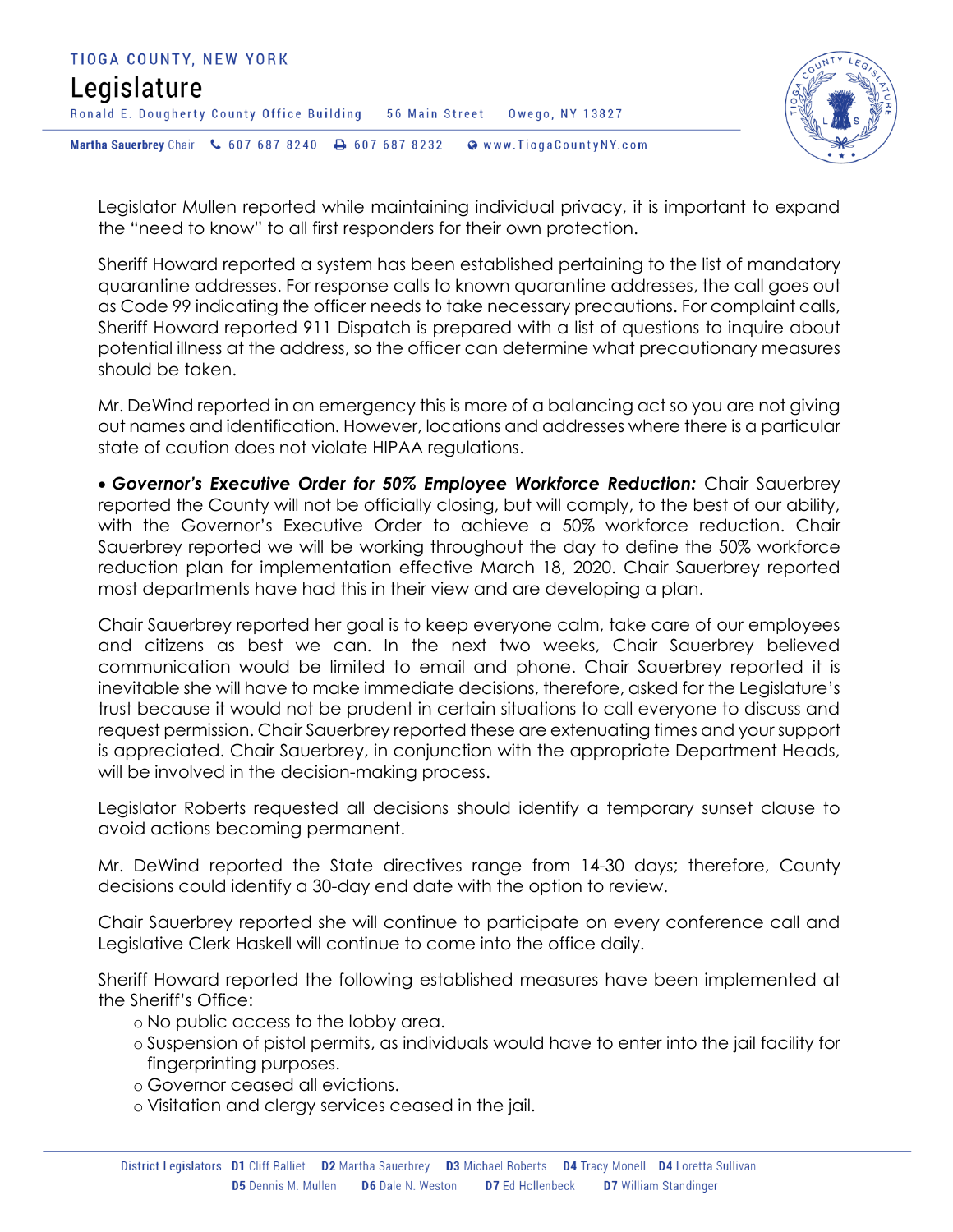

- o EOC is open and operational under Emergency Services Director Simmons direction.
- County and outside agency personnel are staffing the EOC.
- o Road patrol is equipped with masks, gloves, and hand sanitizer.

Sheriff Howard reported he has five employees in the Civil Department and Records Division that could be released from employment during this time. However, the Civil Department is still receiving checks that require processing, therefore, indicated this employee would like to work from home. Sheriff Howard reported all other jail personnel is essential.

ED&P Director Tinney requested Legislature permission for Department Heads to make decisions pertaining to their staff in regards of handling the 50% workforce reduction directive.

Legislator Roberts reported staffing decisions need to be made, in conjunction with the Chair of the Legislature, and not independently by each Department. Legislator Sullivan concurred.

Mr. Hammond requested clarification whether County operations will be essential personnel only or 50% workforce reduction, as this would be different for various departments.

Mr. DeWind reported the Governor's Executive Order states essential personnel, but no less than 50% workforce. The County's Essential Personnel List was recently updated and will be taken into consideration.

Mr. Hammond reported his counterparts are operating one week on and one week off with a half crew each week in order to maintain services and stay in compliance.

Mr. DeWind reported discussion has ensued regarding split shifts as a way to achieve 50% workforce reduction compliance.

Mr. Camin requested clarification if the Executive Order is 50% of staff need to work from home, or only 50% can physically remain in the building. If the Order stipulates 50% remaining in the building, then one potential option is a split shift arrangement.

Chair Sauerbrey reported terminology would be explicit for Department Heads to prepare their workforce reduction plans.

Legislator Mullen reported the benefit of a split shift is the County reserves half the workforce in the event of an exposure.

Legislator Sullivan reported it would be ideal if employees being sent home could be redirected to possibly fill other essential positions such as the Deputy Legislative Clerk position.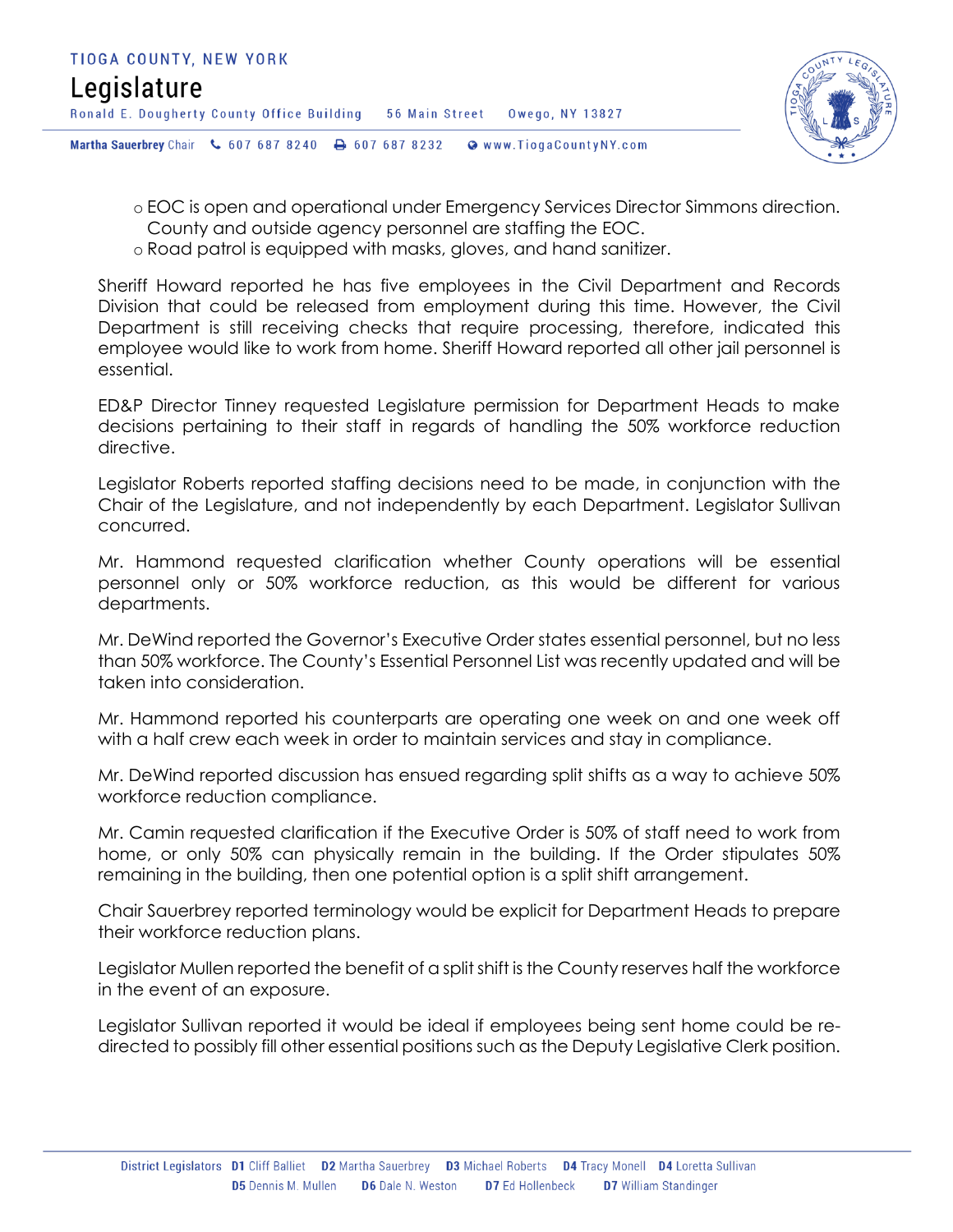



Mr. DeWind reported one of the advantages of an emergency declaration is the availability of moving employees to other needed positions. Typically, Tioga County has not used this model whereas other counties have.

Legislator Sullivan reported this should be the first option considered for filling essential positions.

Legislative Clerk Haskell reported she does not anticipate being able to interview or fill the Deputy Legislative Clerk position in the next two weeks. However, was in favor of the concept of possibly re-directing an employee to assist in the Legislative Office with telephones and basic clerical duties, if necessary.

Legislator Weston inquired about pre-approved vacations and how this will be addressed in regards to the workforce reduction, as well as compensation.

Ms. O'Rourke reported there is language in the CSEA contract that addresses employees already out on vacation are not required to use their vacation time in the event of an emergency closing.

Mr. Hammond inquired as to whether compensatory time would be issued for essential employees working the required five-day work schedule versus the non-essential employees who are working the 50% reduced schedule and paid for being home.

Ms. O'Rourke reported in the past when the County has experienced an emergency that affected all job sites, employees who were able to work through the emergency were granted compensatory time, in addition to their pay, versus employees who were sent home with pay. Ms. O'Rourke reported she envisions this would be the same type of situation.

Ms. O'Rourke reported she would contact CSEA to share known information at this time.

**Hiring Freeze:** Ms. O'Rourke inquired whether there was any Legislative directive in regards to a hiring freeze or if the County was continuing business as usual.

Legislators were in agreement to enact a temporary hiring freeze for non-essential staff.

Ms. O'Rourke reported Departments should be notified that when completing the backfill request form to indicate whether the position is essential or non-essential.

**Civil Service Examination Postponement:** Ms. O'Rourke announced the postponement of all civil service examinations indefinitely; therefore, resulting in a slower hiring process for any positions requiring examinations.

**Telework:** In light of dismissing 50% of the workforce for possible telework, Mr. Camin reported ITCS is in the process of ramping up the telework capacity. Mr. Camin reported essential employees would be priority, however, anticipates two - three weeks to ramp up a process. Mr. Camin reported decisions are being made on the fly for current IT positions.